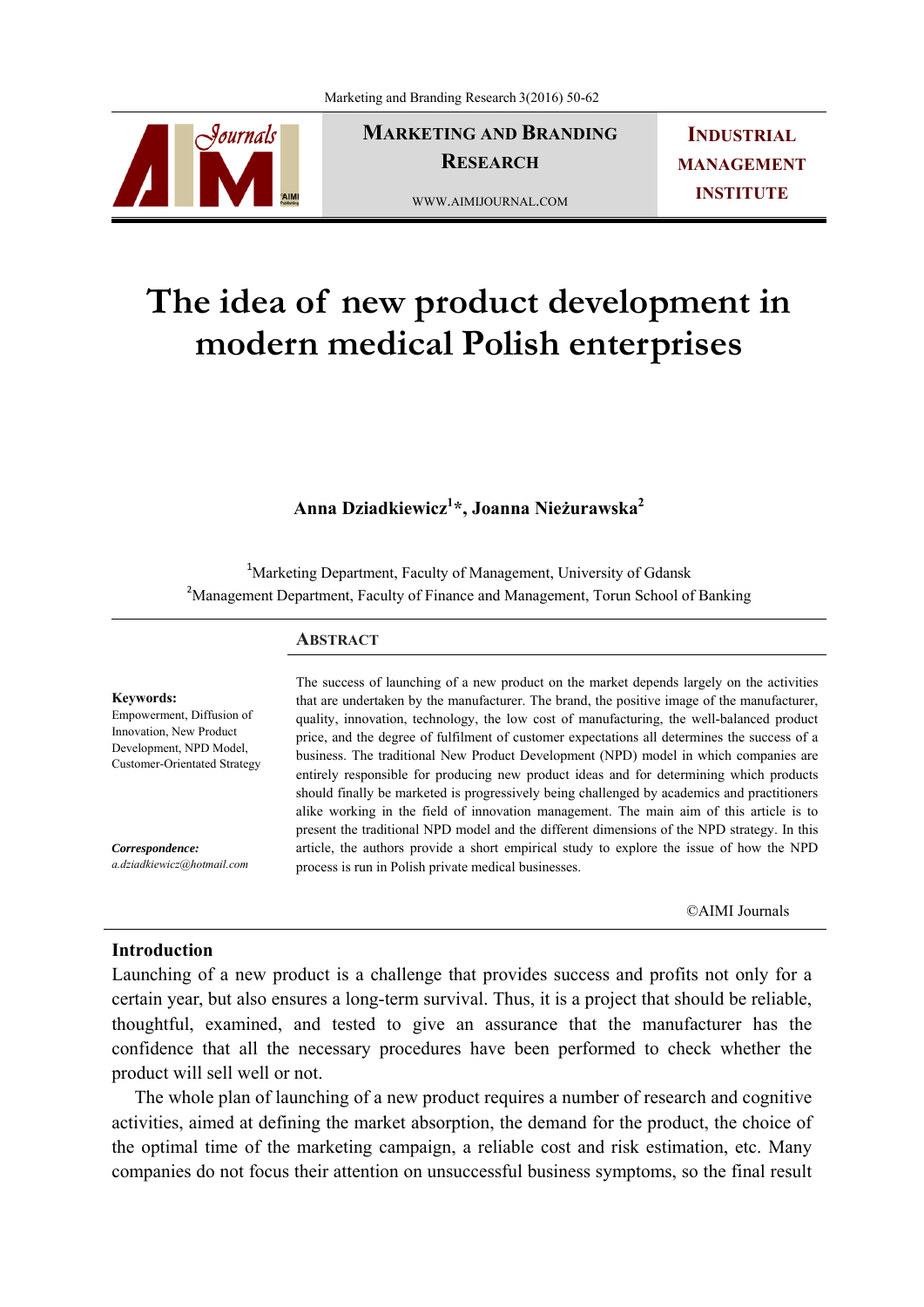is that purchasers are completely uninterested in the designed services and products.

 However, it is necessary to start with defining a new product. Regardless of the culture, consumers always react strongly to the word "innovation". Nowadays, even if the word is only displayed on a shop shelf, it can attract consumers. Simultaneously, according the Roger's model, consumers keep new products at a distance, but in time, when they notice the products can fulfil their wants, they buy them.

 The main aim of the strategy of launching a product on the market is to minimize the investment risk by setting goals at each stage of the NPD process. Generally, there are a few steps in the process of new products' planning which include the idea of a new product and its assessment, marketing analysis, technological capabilities to produce the product, market research, and transformation of ideas into a prototype which is then subjected to testing, commercialization, real product launch, and acceptance (or not) of a new product by consumers.

 Strategic innovation theories are market-orientated. They focus on customers' needs and on the demand that stimulates innovations. Unquestionably, the present companies are aware of the fact that working systematically on business strategies and innovation is still the most important factor of company's development.

 In addition to working on the current strategy, it is worth to remember to observe the changing consumers' attitudes, trends, and differences in intercultural wants which will allow to use an appropriate customer-orientated method of management. Market research that allows gaining information about the innovative solutions used by competitors is also necessary. The starting point is creativity in development of the existing products, processes, marketing, and organizational structures or a mixture of these elements.

 There are some popular methods used in the building of the NPD strategy (Kukian, 2012), namely brain storming, Delphi method, critical evaluation and analysis, portfolio analysis, Gordon technique, algorithm of the invention, morphological method, Polay method, and transforming using the graphic symbol (optional).

 The application of these methods in a rapid and complete way has become possible, e.g. thanks to its availability on the Internet. Sometimes, the product is worth presenting to a wide range of quasi-public to get to know their opinion - the method is unfortunately unreliable, especially when the target audience goes beyond average Internet users. Despite this limitation, the Internet offers another benefit – it allows to explore sincere opinions of users from around the world.

 Scientific research has provided strong arguments indicating that active participation of customers in the NPD strategy allows for the development and launching of the upgraded products, as well as for the reduction of costs and risks.

 The results of the research on the customer participation in the development of products have been presented by scientists like Martin Schreier from the Rotterdam School of Management, the Erasmus University and Christoph Fuchs and Martin Schreier from the Bocconi University (Fuchs & Schreier, 2011).

## **Rogers' Model – Diffusion of Innovation**

The theory of diffusion of innovation is worth mentioning as it explains how, why, and at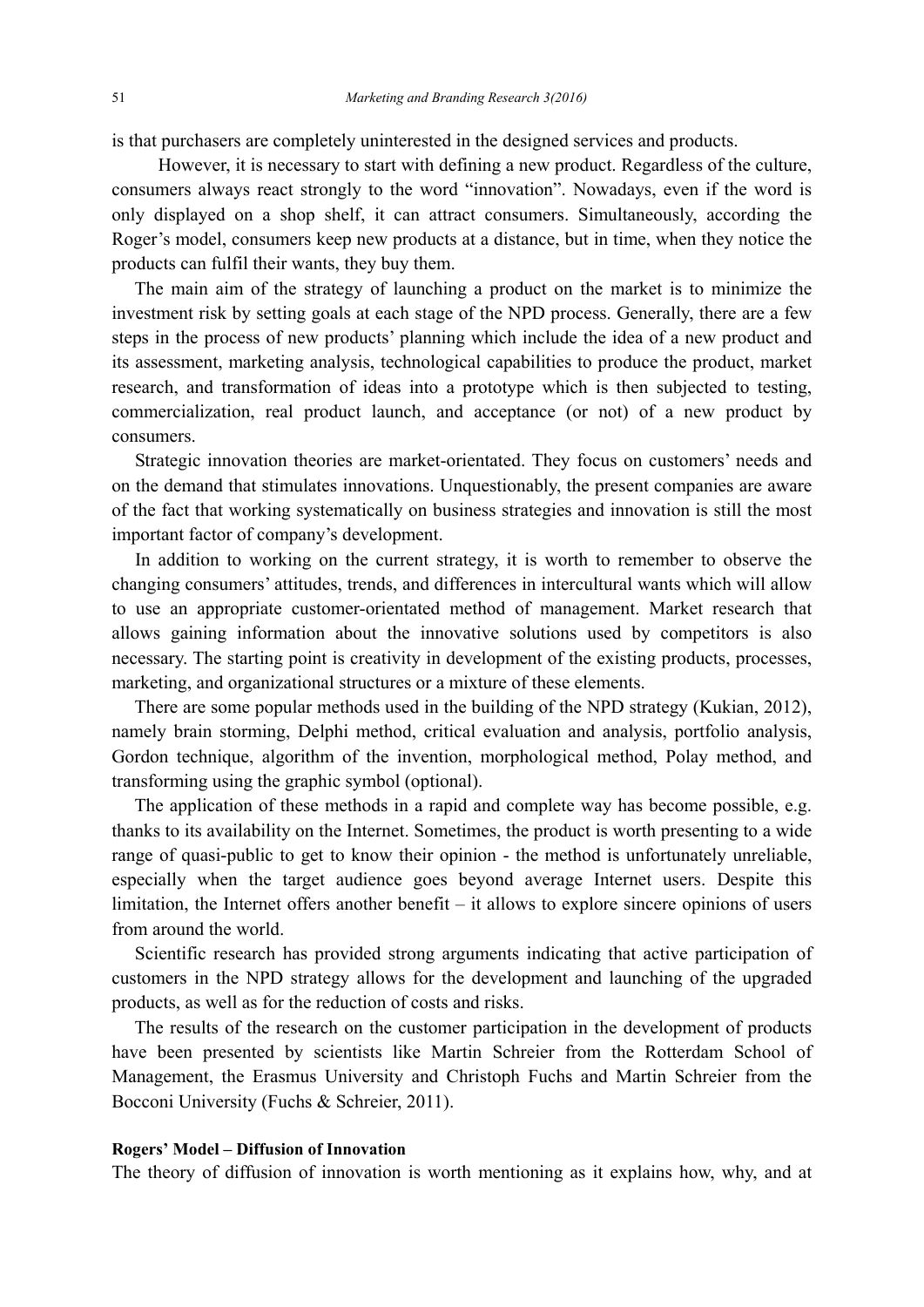what rate new technology and ideas spread in different cultures. The first author who has mentioned the concept of diffusion of innovation was Everett Rogers – a professor of communications studies.

 Diffusion means a process of innovation absorption in newer and newer social systems (Pomykalski, 2001). This phenomenon occurs in the company or in an economy after the first successful technological or organizational use has been made when there is assimilation by other companies (Brzeziński, 2001).

 After the launching of a new product, there follows a process called "learning by doing". There are a few members who take a part in it such as the manufacturer who implements innovation (improvement of innovation based on feedback); the potential purchaser (getting to know a new product in order to take a decision about a purchase); and the potential adopter (identification of the most important characteristics of the innovation, its manufacture, and launching of their own production).

 Rogers (1962) claims that there are a few categories of purchasers who manifest various kinds of attitudes to innovation; those who constantly look for innovation and those who prefer the tried-and-tested products. Table 1 shows the classification of adopters.

Table 1 *Classification of Adopters* 

| Adopters<br>Category | Definition                                                                                                                                                                                                                                                                                                                                                                                                |
|----------------------|-----------------------------------------------------------------------------------------------------------------------------------------------------------------------------------------------------------------------------------------------------------------------------------------------------------------------------------------------------------------------------------------------------------|
| Innovators           | 2.5% of the total population like risking and trying out innovations, they have the highest social status, financial<br>liquidity, are sociable, and have the closest contact with scientific sources and are in interaction with other innovators.<br>Financial comfort lets them to adopt those technologies that may eventually fail.                                                                  |
| Early Adopters       | 13.5% of the total are leaders, they create the social opinion, and they are cautious in purchasing. Early adopters have<br>an eminent social status, financial liquidity, advanced education. Besides, they are more socially forward than late<br>adopters. In comparison with innovators, they are more cautious in their adoption choices.                                                            |
| Early Adopters       | 34% of the total start to be interested in new products earlier than average purchasers. Early majority possess above-<br>average social status, contacts with early adopters, and sometimes they hold positions of opinion leadership.                                                                                                                                                                   |
| Late Majority        | 34% of the total is sceptics who accept the product after other customers have tried it, they possess a below-average<br>social status, little financial liquidity, and they are in association with others in late majority and early majority and<br>little opinion leadership.                                                                                                                         |
| Laggards             | 16% of purchasers who are afraid of changes and who accept innovation once it has become popular and necessary.<br>The individuals in this set present little or no opinion leadership. Laggards commonly incline to focus on "tradition",<br>have the minimal social status and the lowest financial liquidity, they are the oldest among adopters and in contact<br>with only family and close friends. |

 Rogers (1962) stated that four principal factors affect the spread of a new idea including the innovation itself, the communication channels, the time and the social system (Table 2). This process relies heavily on human capital. It is necessary to obtain adequate knowledge about the customers' needs and wants and get first to the innovators to convince them of the rightness of purchase of innovation. Diffusion demonstrates itself in different ways in various cultures and fields and is highly subjected to the type of adopters and innovation-decision process. Note, however, that the buyer may be an innovator in one area and a laggard in another one; therefore, any identification of groups based on the previous reviews and experiences should be considered only as an estimation. Table 2 presents the key elements in diffusion research.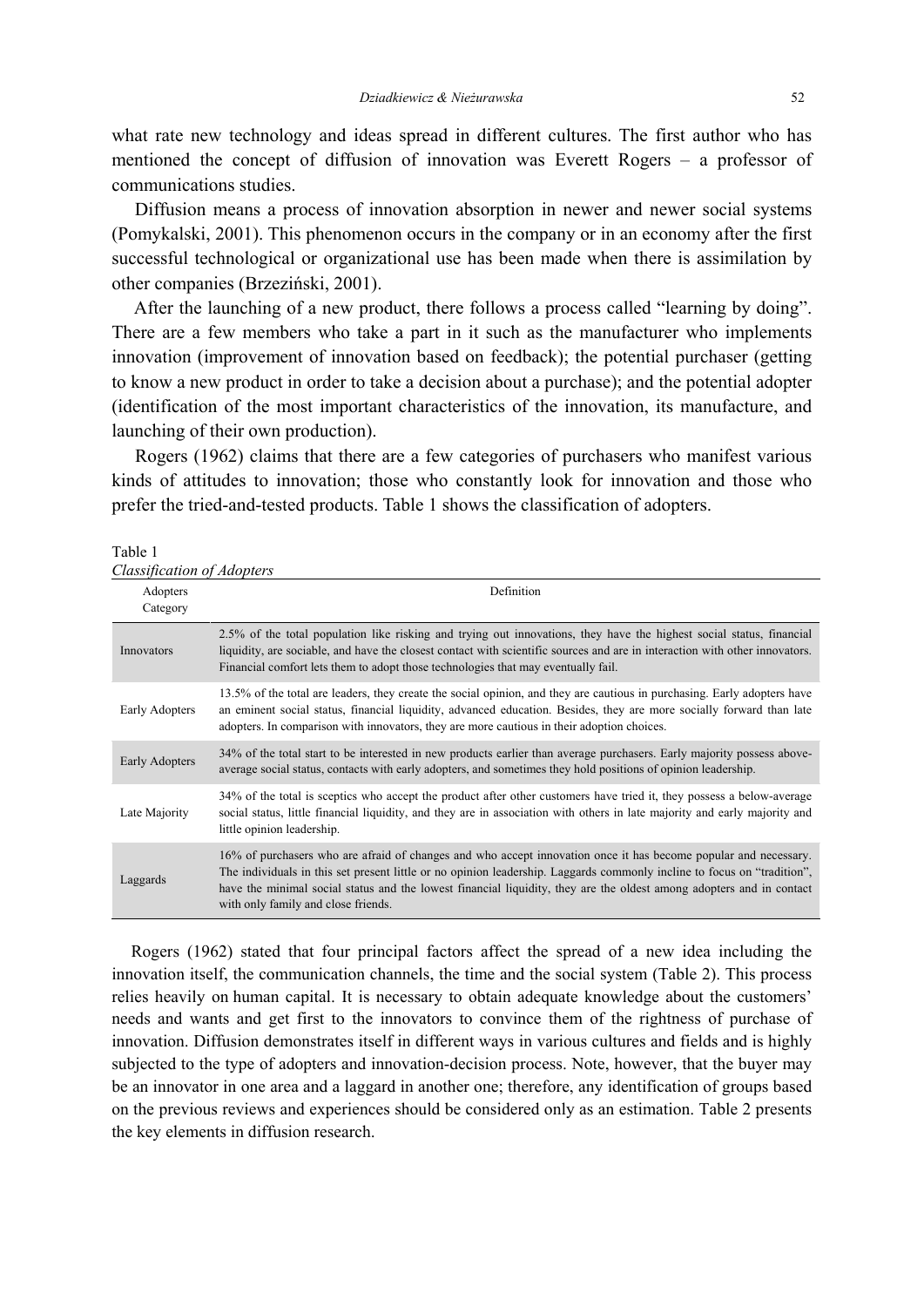| Element                 | Definition                                                                                                                                                                                                                  |  |  |  |  |
|-------------------------|-----------------------------------------------------------------------------------------------------------------------------------------------------------------------------------------------------------------------------|--|--|--|--|
| Innovation              | An idea, practice, or object that is perceived as new by an individual or other unit of adoption.                                                                                                                           |  |  |  |  |
| Communic-ation channels | The means by which messages get from one individual to another.                                                                                                                                                             |  |  |  |  |
| Time                    | Innovation-decision period is the length of time required to pass through the innovation-decision process.<br>The rate of adoption is the relative speed with which an innovation is adopted by members of a social system. |  |  |  |  |
| Social System           | A set of interrelated units that are engaged in joint problem solving to accomplish a common goal.                                                                                                                          |  |  |  |  |

Table 2 *The Key Elements in Diffusion Research* 

 Rogers (1962) claimed that the decision-making process is a five–step process, namely awareness, interest, evaluation, trial, and adoption. We need to focus on the adoption process as the least explored and thus hazy. Adoption refers to the individual process describing the series of stages that one first goes through the hearing about a product and finally starts to use it. Diffusion signifies a group phenomenon that refers to a manner in which an innovation spreads. The crucial thing is the fact that an individual might reject an innovation at any time during or after the adoption process. Table 3 represents the five stages of adoption process.

## Table 3

*Five Stages of Adoption Process* 

| Stage          | <b>Definition</b>                                                                                                                                                                                                                                                                                                               |
|----------------|---------------------------------------------------------------------------------------------------------------------------------------------------------------------------------------------------------------------------------------------------------------------------------------------------------------------------------|
| Knowledge      | The individual is first exposed to an innovation, but lacks information related to the innovation. During this<br>phase, the individual has not yet been encouraged to discover additional information related to the innovation.                                                                                               |
| Persuasion     | The individual pays great attention to the innovation and diligently searches out related information/details.                                                                                                                                                                                                                  |
| Decision       | The individual takes the notion of the change and assess the advantages/disadvantages of using the innovation<br>and determines whether to adopt or disapprove the innovation. Regarding the individualistic nature of this stage,<br>Rogers states that it is the most effortful stage on which to develop empirical evidence. |
| Implementation | The individual utilize the innovation to a fluctuating degree depending on the situation. During this phase, the<br>individual also considers the practicability of the innovation and may seek for additional information about it.                                                                                            |
| Confirmation   | The individual finalizes his/her decision to resume using the innovation. This phase is both intrapersonal (may<br>bring cognitive dissonance) and interpersonal, confirmation that the group has made the right decision.                                                                                                      |

 The rate of adoption of a product is determined as the approximate speed at which users adopt an innovation. It is estimated by the length of time for a specific percentage of consumers of a social system to adopt an innovation. The rule states that the individuals who first adopt an innovation require a shorter adoption time in relation to late adopters. There are a few adoption strategies. The first is used in social networks. Another strategy involves injecting an innovation into a group of individuals who would utilize the technology as well as providing positive reactions and advantages for early adopters. Rogers (1962) has also identified five factors that influence customer decisionmaking in the process of adoption or rejection of an innovation. Table 4 exhibits the five factors that influence adoption.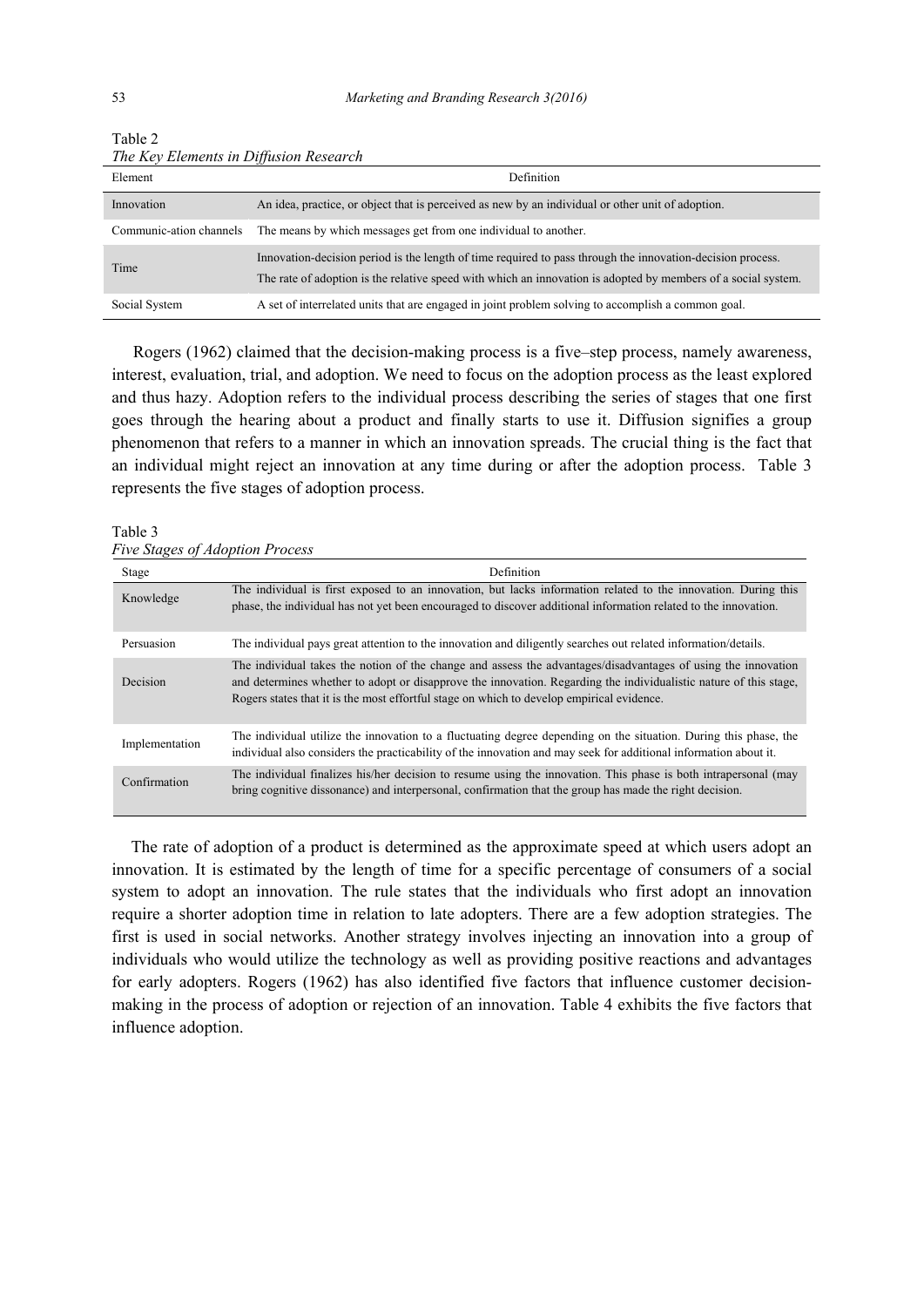Table 4 *Five Factors that Influence Adoption (An Example from Apple)* 

| Factor                      | Definition                                                                                                                                                                                                                                                                                                                                                                                                                   |  |  |  |  |
|-----------------------------|------------------------------------------------------------------------------------------------------------------------------------------------------------------------------------------------------------------------------------------------------------------------------------------------------------------------------------------------------------------------------------------------------------------------------|--|--|--|--|
| Relative Advantage          | The extent of improvement of an innovation compared with the innovation over the previous generation.<br>Notice: Is the new iPhone much better than the previous one? Over a Samsung? Over Android or BlackBerry<br>or Windows phone?                                                                                                                                                                                        |  |  |  |  |
| Compatibility               | The degree of compatibility that an innovation has to be assimilated into an individual's life.<br>Notice: How hard is it to integrate this into my daily life? An iPod is very easy to integrate as Steve Jobs<br>famously said "1,000 songs in your pocket".                                                                                                                                                               |  |  |  |  |
| Complexity or<br>Simplicity | The extent of comprehensiveness or simplicity of the product in customers' mind (if the innovation is<br>comprehended as complex or difficult to use, an individual is unlikely to adopt it).<br>Notice: Touch screen interface: an iPhone is intuitive.                                                                                                                                                                     |  |  |  |  |
| Trial ability               | The extent of simplicity in an exploration (if a user is able to test an innovation, they will be more likely to<br>adopt it).<br>Notice: Store experience of Apple.                                                                                                                                                                                                                                                         |  |  |  |  |
| Observability               | The extent of innovation's visibility to others (an innovation that is more apparent will drive communication<br>among the individual's peers and personal networks and will, in turn, produce more positive or negative<br>reactions).<br>Notice: Think of the popular white headphones that drove the original print campaign for Apple and showed<br>off to the world how that person was listening to an iPod or iPhone. |  |  |  |  |

 According to Rogers (1962), rejection or acceptance of an innovation depends on the following factors:

 **The Relative Convenience of the Innovation:** An innovation should provide an increase in socio-economic efficiency and be more convenient than the previous solution.

 **Compatibility of an Innovation:** An incompatible innovation is misunderstood and irrelevant and as a result rejected. Compliance of an innovation with the existing standards, values, and experience promotes its popularizing.

 **Complexity of an innovation:** This feature is determined by the degree of difficulty in understanding, adoption, and application of the new solution.

**Severability of an Innovation:** The gradual introduction or adoption of innovation.

 **Affordability of an innovation:** The innovation is reasonable if the nature and process of its use is clear and easy to produce.

#### **Traditional New Product Development Model**

The traditional NPD model assumed that only a manufacturer was responsible for creating the idea of a new product that was being launched and for the decisions that were made inside the company. It was called a strategy of zero customer empowerment. This attitude was often questioned by both theoreticians and practitioners of business who realised in the mideighties of the twentieth century that technology-orientated strategies are not sufficient. Until that time, it was popular to prepare a certain technology and then find purchasers who were inclined to accept the company's offer.

 The 80s were known as a time of madness in process improvement; so, as a result, all trial-and-error methods in the field of innovation were really expensive. The companies couldn't afford a failure, especially since failure rates reached 90%, the expenditures on R&D went widely over with a toothcomb, and the average time of the project of a new product had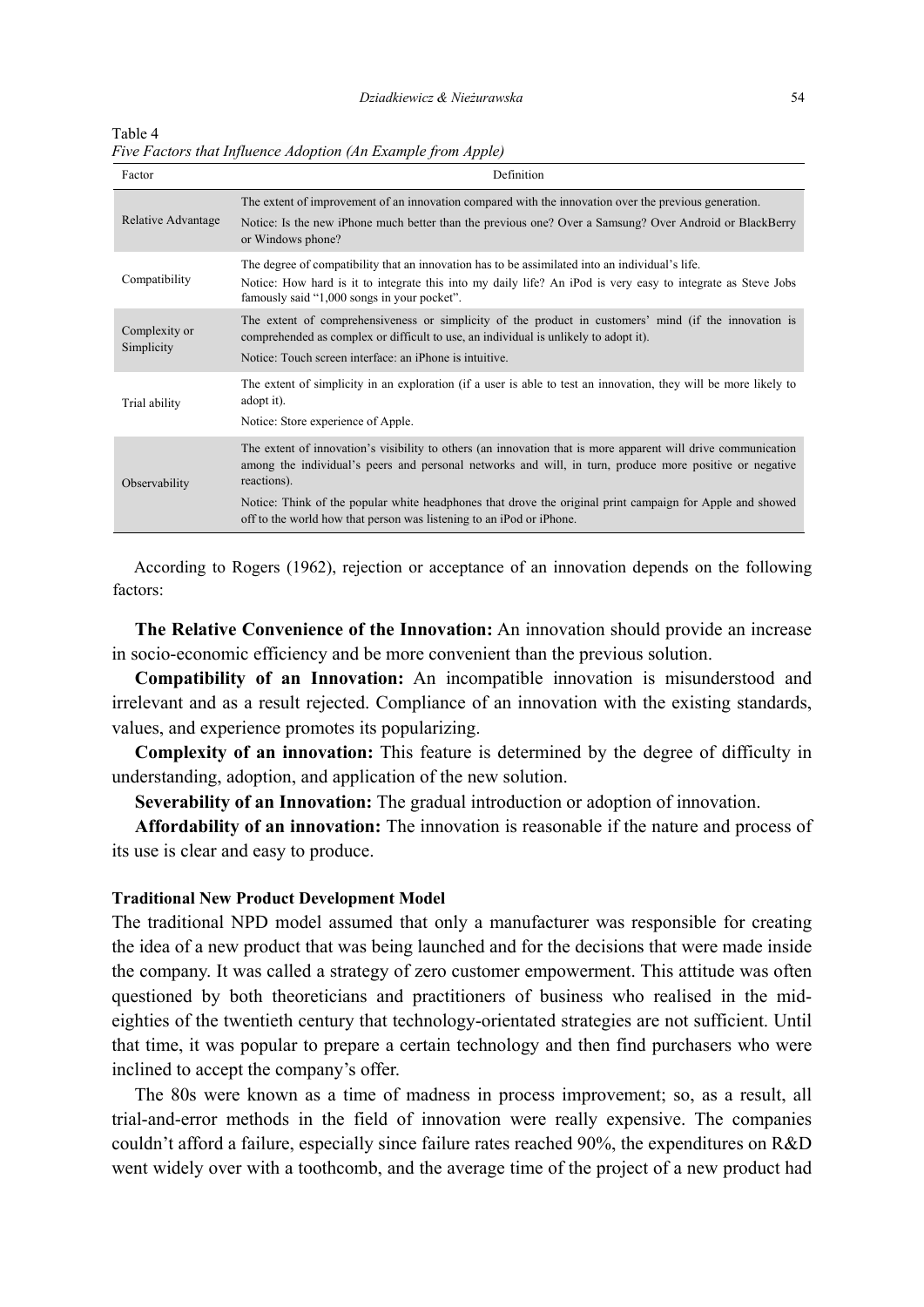become as long as 8 years, it became obvious that it was necessary to find a new approach to innovation (Ulwick, 2009). The idea of active participation of the customer together with the manufacturer in design making, new product creation, and its implementation had consequently emerged.

 The traditional new product development model in which companies are entirely responsible for producing new product ideas and determining which products should finally be marketed is progressively being challenged by innovation management academics and practitioners alike.

## **The Role of Modern NPD: Empirical Research**

The main goal of our research is to find how the NPD process is run in Polish private medical businesses. This research project began on March 2014 and lasted till March 2015, and includes the field data on the successes and failures of over 330 medical products/services. The research has been divided into three parts, namely two exploratory surveys (158 product/services), case study validation (21 cases), and empirical testing of our model on the factors that influence the product outcome.

 All the companies requested us to keep them anonymous. The duration of the interviews was counted from the moment when the respondents were asked their first questions. Almost all the interviews were recorded and transcribed except those that were done on the phone. During the phone interviews, one of us was asking questions while the other was writing the answers to the questions. We believe that no important information was lost due to the great care we took.

 Before the main research, we conducted a pilot research (an audit) that lasted for 3 months. According to the previous observation of the medical private market in Poland, we have found from these studies that the success of the new medical product/service was likely to be greater under the following circumstances:

- The firm had an in-depth understanding of its customers and the medical marketplace;
- The firm marketed proficiently and committed a significant amount of its resources to selling and promoting of its successful medical products/services;
- The firm's R&D was efficiently planned and well executed;
- The firm's R&D, marketing and PR functions were well coordinated;
- The firm provided a high level of management support for the medical product/service from the development stage through its launch to the marketplace;
- The medical product/service had a high performance to cost ratio;
- The medical product/service significantly benefited from the firm's existing market;
- The medical product/service provided a high contribution margin to the firm;
- And, the medical market had few competing products/services.

 This short list of the factors necessary to develop a successful new medical product/service is useful, but not a strong guide for managerial action. That is why we have tried to create a model of critical influences on a new medical product's development that could then be tested. Using the findings from the previous audit realized in medical institutions and the research literature as a guide, we outlined our model of the critical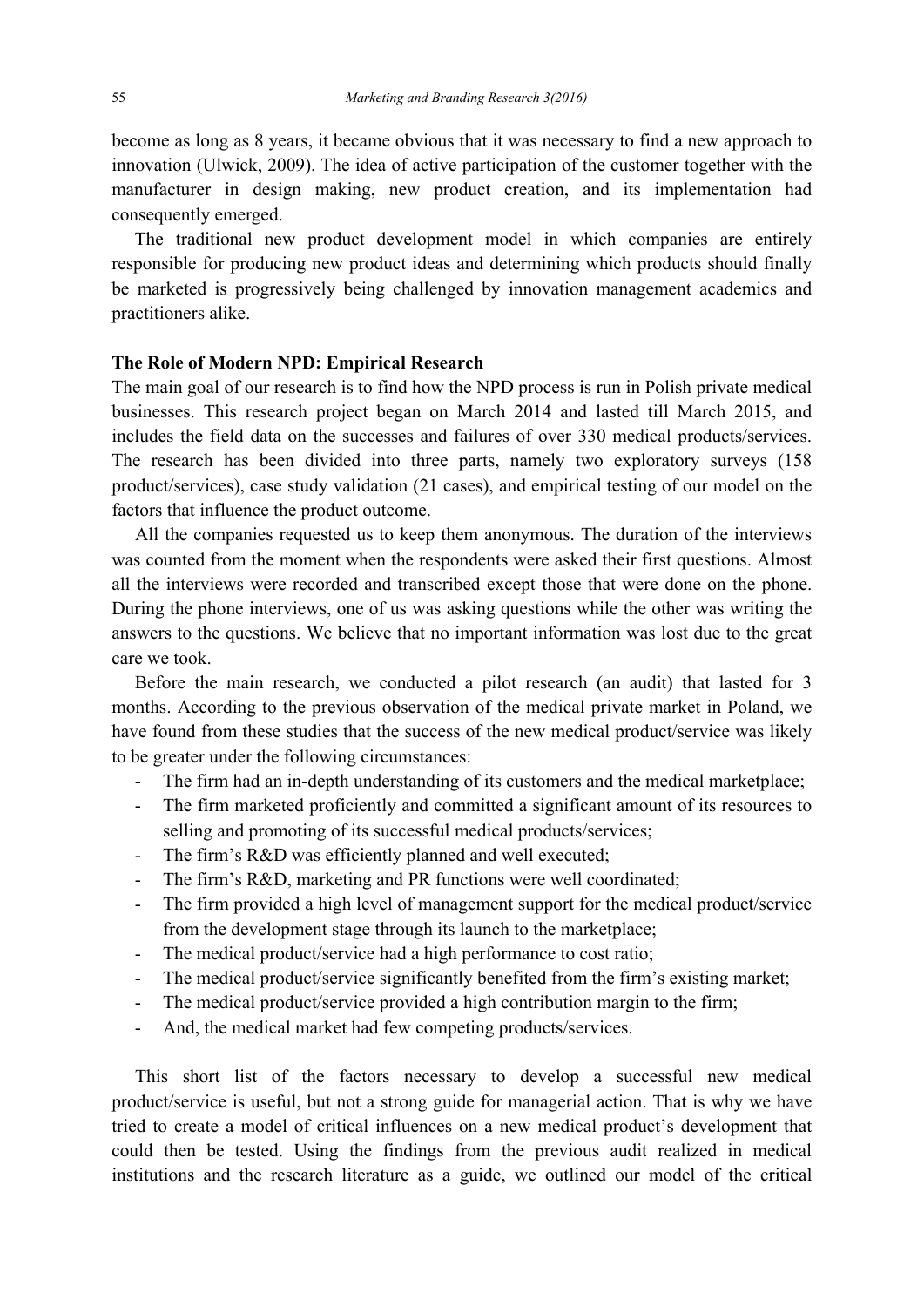influences on the product development process. This model (Figure 1) is based on our interpretation of the process of the new product development in knowledge-based industry as a change producing activity. In the following section we will explain the significant attributes of the model followed by the hypotheses we have developed to test the influence of each of these attributes on the product outcome.

The model describes the development process in terms of organizational and external entities that influence the product outcome. There are two primary groups involved in a new product's development in medical business: R&D and marketing & PR. The prior (audit) research indicated that three factors relating to these functional groups influenced the product outcome.



*Figure 1.* Model of critical elements of the NPD process

 The first factor refers to the competence of the functional groups. The product success was more likely if development was conducted by a competent and skilled R&D and marketing & PR team. Secondly, it was important that the development process was wellplanned and capably executed. That often included assistance of a medical champion who promoted the product to senior management, to other functional groups, and to customers throughout the development and introduction cycles. Finally, successful development relies on strong communication links and cooperation between the functional groups (Dziadkiewicz & Kłos, 2013) in order to effectively manage the transition of the product through the various design and development stages. The implicit barrier between the functional groups is shown in the model by physical divisions between the entities. Without sensible endeavor by the organization to bridge these gaps, information essential to the product's form and function are likely to be lost, especially, as the organization grows in difficulty and variety.

## **Hypotheses**

The following hypotheses guided the study.

 **H1:** R&D competence and management is positively related to medical product/service success and negatively related to product/service failures.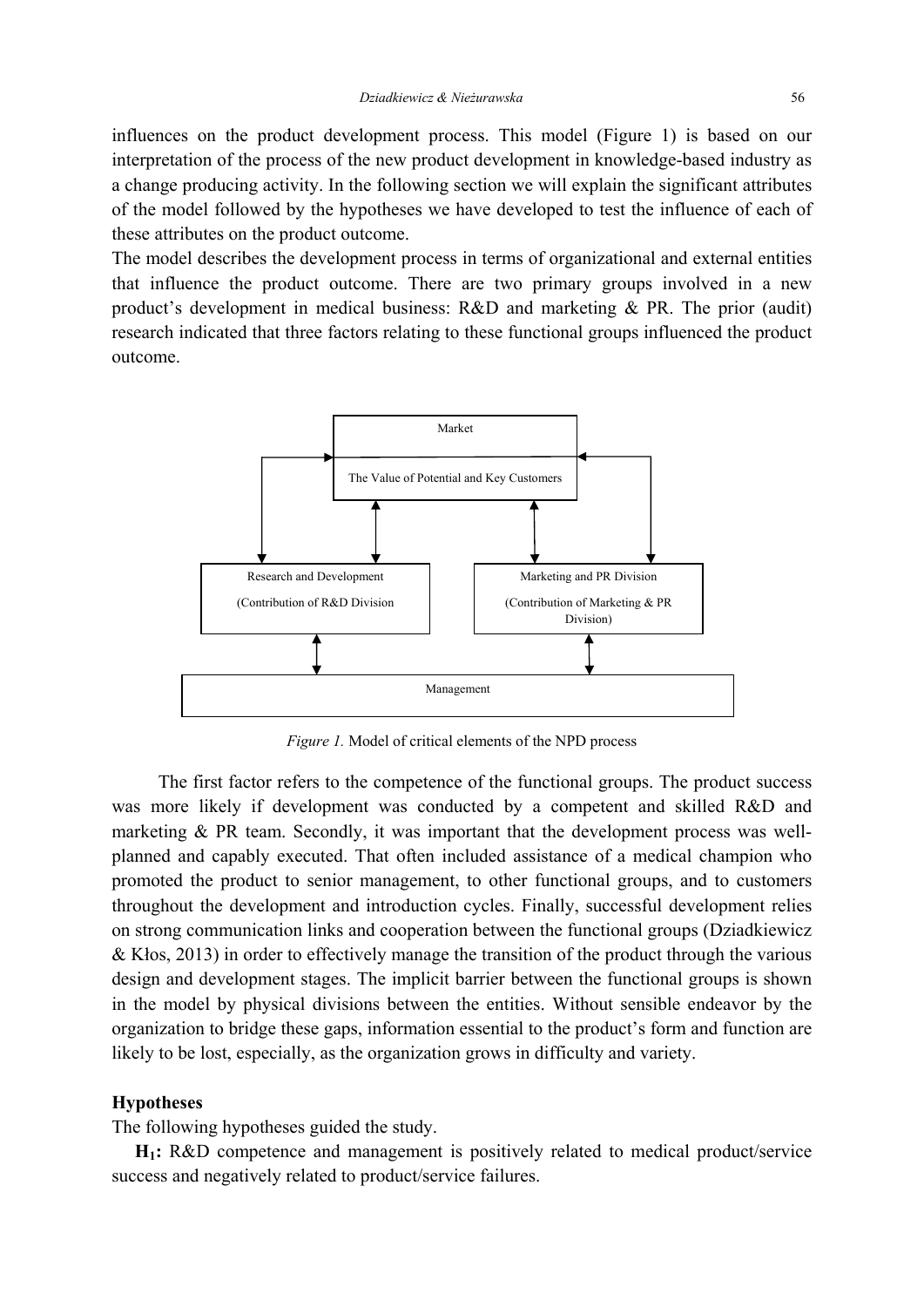**H2:** Marketing & PR competence and coordination is positively related to medical product/service success and negatively related to product/service failures.

 **H3:** General management support of the product/service development effort is positively related to product/service success and negatively related to failure.

 **H4:** A medical product/service providing a significant value (performance to cost) to the customer is positively related to successful products/services and negatively related to failures.

 **H5:** Superior medical product/service is positively related to successful outcomes and negatively related to failures.

 **H6:** Medical products/services that build upon the firm's existing market and product competences are positively related to successes and negatively related to failures.

 **H7:** Weak competitive environments are positively related to medical product/service successes and negatively related to failures.

H<sub>8</sub>: Medical markets that are large and growing are positively related to successful outcomes and negatively related to failures.

 Using our model of the new product development as a guide, we presented eight hypotheses that we believe they represent the key influences on the new product outcome. Our next step was to test these hypotheses in a large sample study of the product successes and failures. The objective of this final test and analysis was to confirm the significance of these hypotheses in influencing the product outcome and determining a relative importance of each of the factors.

## **Method**

The unit of analysis for the study was a product pair, one success and one failure, and the sample consisted of 172 medical products or services. Two products or services were selected by each company that participated in the study, one product/service considered to be a success and one - a failure. The respondents were asked to choose a pair of these products that were the financial extremes. The level of a product's success and failure was assessed on a ten-point scale ranging from a major financial loss to a major profitability contributor with financial break even at its midpoint. The success and failure ratings were graphed and the results are shown in Figure 2.

 It is worth mentioning that 24 of the original 172 products were later excluded because of incompleteness of the data. The final analysis included 148 innovations: 77 successful ones and 71 failures.

 Following this, success and failure ratings did overlap, but for any pair of products in the sample, successes were always more financially lucrative than failures. In addition, the correlation between a success and a failure outcome was low, 0.05, and a *t*-test of the success and failure means indicated a significant difference  $(p < 0.001)$ . The product success and failure pair within each company was developed within five years of each other and were introduced into the same or similar market. The sample distribution by market include medical devices (30%), test, measurement, and control instruments (22%), communication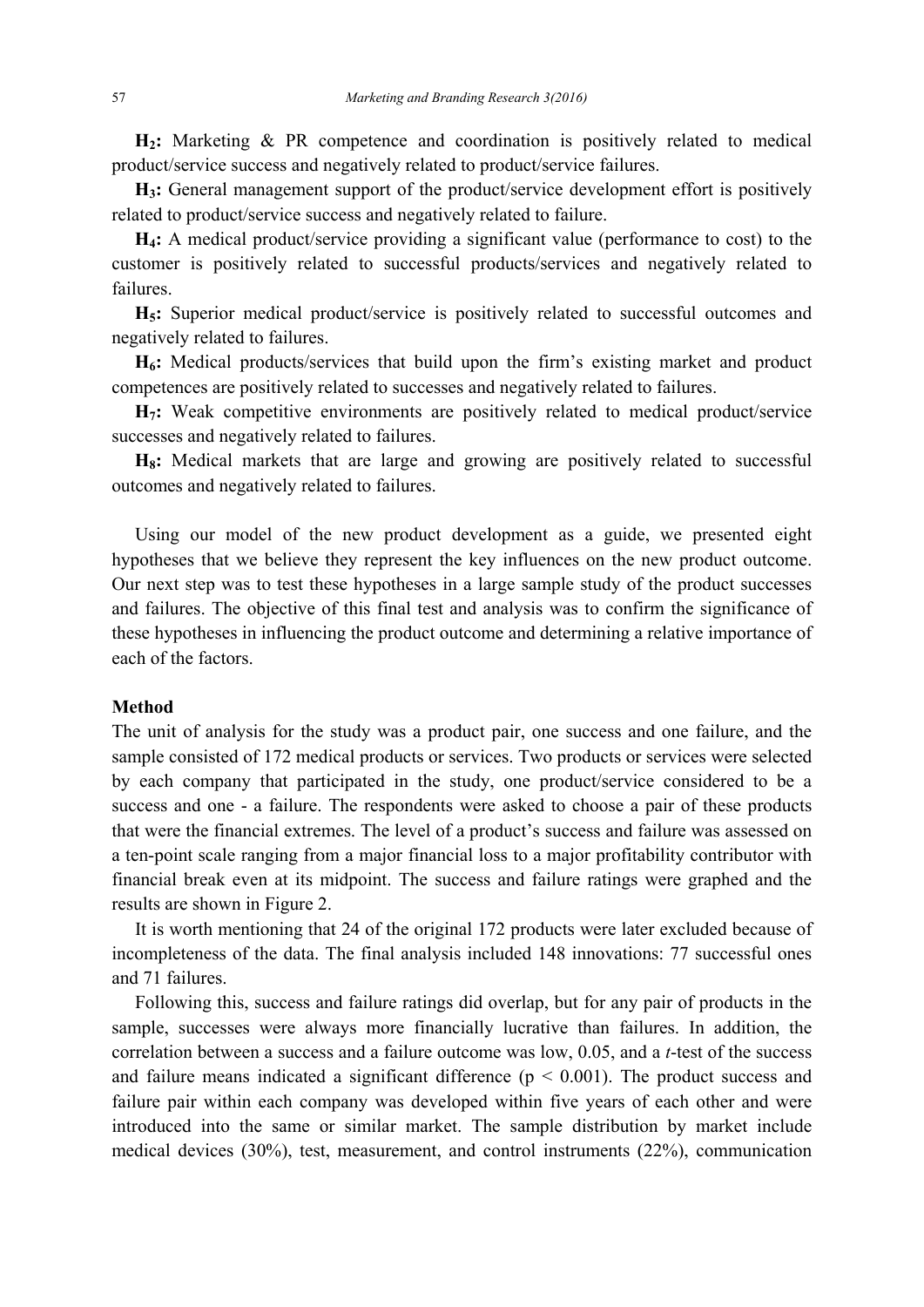systems (16%), medical components, materials, and equipment (16%), and other (16%). Figure 2 illustrates the innovation financial performance.



*Figure 2.* Innovation financial performance

The data collection was divided into three parts including background data of the respondents such as company or division; selection and description of two innovations (1 – success; 1 – failure) plus evaluation of the degree of each product/service's success on a tenpoint scale; and survey consisted of 23 items, determined in the previous audit and case study work.

 Following this, 23 items mentioned above provided the basis for our empirical test of the NPD process, so we decided to reduce these items to a smaller set of underlying constructs. In order to reduce the data set, we conducted SPSS exploratory factor analysis believing it would be a good description of the underlying constructs and it has resulted in an 8-factor solution.

 These constructs and the items measuring each construct are shown in Table 5. The constructs' names correspond to the factor labels determined for each factor group. The value for each construct was considered by calculating the numeric average of the scale values for the items in each construct (Table 5).

According to Table 5, the first construct, R&D excellence, consisted of seven items with a scale mean for successful products of 5.74 and a failure mean of 4.11 (Tables 6 and 7). The Cronbach's alpha of the R&D excellence scale was 0.83. The marketing and PR competence scale had a 4.85 and 4.13 mean value for successes and failures, respectively and an internal consistency measure of 0.70. The product value and product synergy scales each had three measures and had reliability values of 0.52 and 0.73. Product value had a success mean of 4.87 and a failure of 3.72. The Product synergy scale had a 0.98 difference between the mean value of the success rating for the scale, 5.91, and the failure rating of 4.93. The technical performance was measured by a two-item scale with a reliability of 0.67 and the mean value of the successful products, 5.61, was greater than the unsuccessful products mean by 1.7. Table 5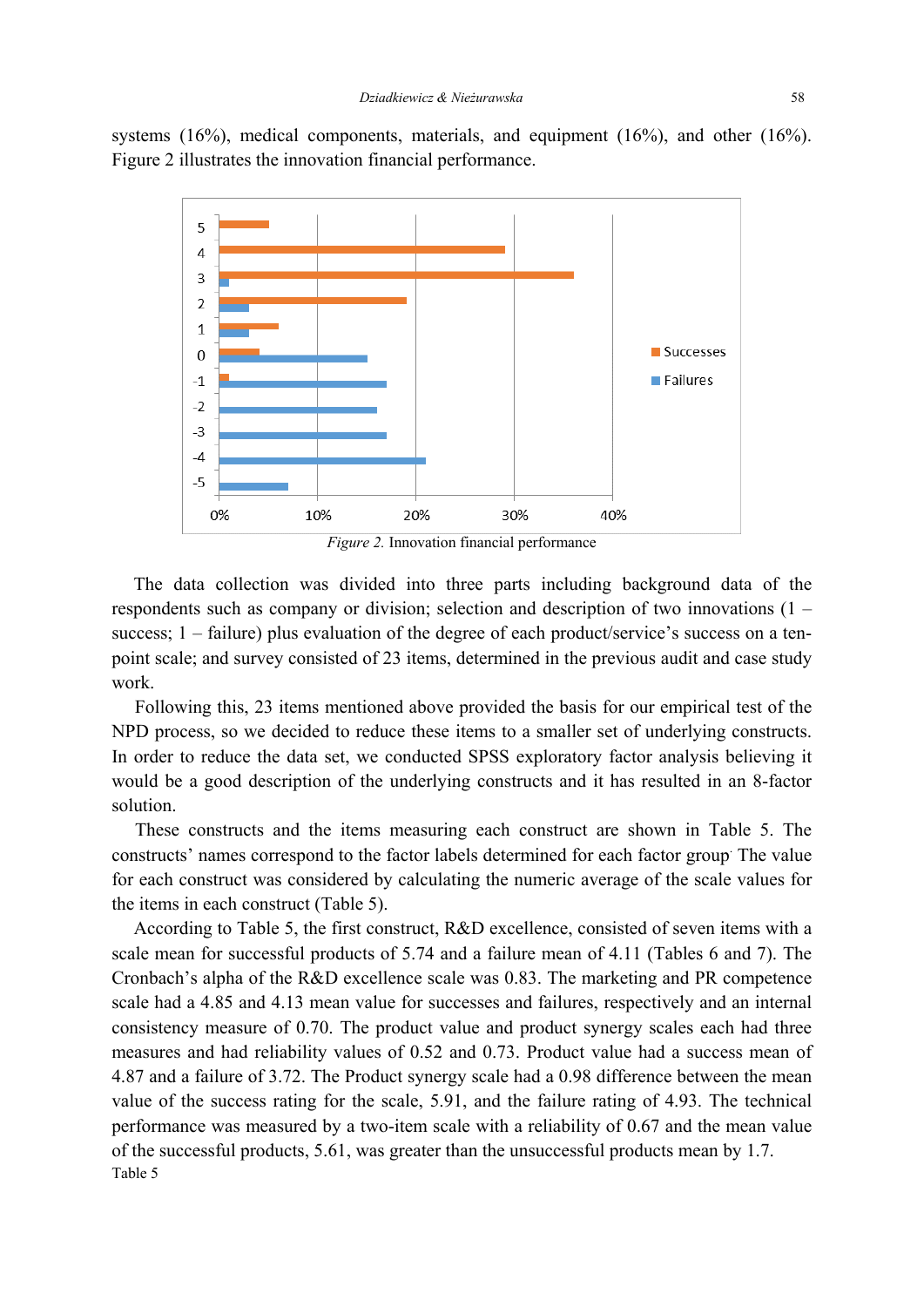| Factor and Variable Description                                                                                                                                                                                                                                                                                                                                                                                                                                                                                                                                                                                                              | <b>Factor Loadings</b>                               |
|----------------------------------------------------------------------------------------------------------------------------------------------------------------------------------------------------------------------------------------------------------------------------------------------------------------------------------------------------------------------------------------------------------------------------------------------------------------------------------------------------------------------------------------------------------------------------------------------------------------------------------------------|------------------------------------------------------|
| R&D Excellence<br>Products/services had superior quality and reliability.<br>1.<br>2.<br>Product was developed by a highly competent knowledge-based organization.<br>Product development process was well planned.<br>3.<br>Product was strongly supported by project management.<br>4.<br>Coordination between creation and service was good.<br>5.<br>6.<br>A clearly identified individual was an activist in promoting the product's development throughout the<br>product development and the introduction cycle.<br>Product/service was a good match with the customer's needs.<br>7.<br>Eigenvalue: 6.5<br>Percent of variance: 28.3 | 0.76<br>0.75<br>0.70<br>0.65<br>0.63<br>0.52<br>0.41 |
| Marketing & PR Competence<br>Coordination between marketing & PR and service was good.<br>1.<br>2.<br>Product/service was created by a highly competent knowledge-based organization.<br>Product/service was introduced by a highly competent sales and marketing organization.<br>3.<br>Eigenvalue: 1.9<br>Percent of variance: 8.2                                                                                                                                                                                                                                                                                                         | 0.74<br>0.73<br>0.72                                 |
| Synergy with Existing Competences<br>Product/service benefitted from its closeness to the company's existing products.<br>1.<br>2.<br>Product/service benefitted from its closeness to the company's existing markets.<br>3.<br>Product/service benefitted from its closeness to the company's technologies.<br>Percent of variance: 7.3<br>Eigenvalue: 1.7                                                                                                                                                                                                                                                                                  | 0.86<br>0.77<br>0.63                                 |
| Superior Product/Service Performance<br>Coordination between marketing & PR and service was good.<br>1.<br>2.<br>Product/service had superior service performance.<br>Eigenvalue: 1.5<br>Percent of variance: 6.7                                                                                                                                                                                                                                                                                                                                                                                                                            | 0.60<br>0.63                                         |
| Large and Growing Market<br>Product/service was developed for a large market.<br>1.<br>Product/service was developed for a rapidly growing market.<br>2.<br>Eigenvalue: 1.3<br>Percent of variance: 5.8                                                                                                                                                                                                                                                                                                                                                                                                                                      | 0.84<br>0.77                                         |
| General Management Support<br>Product/service was strongly supported by general management.<br>1.<br>Eigenvalue: 1.3<br>Percent of variance: 5.6                                                                                                                                                                                                                                                                                                                                                                                                                                                                                             | 0.81                                                 |
| Weak Competitive Environment<br>Product/service was first to the market.<br>2.<br>Product/service was developed for a market with few strong competitors.                                                                                                                                                                                                                                                                                                                                                                                                                                                                                    | 0.80<br>0.77                                         |
| Eigenvalue: 1.0<br>Percent of variance: 4.5<br>Product/Service value<br>Product/service was priced lower than competitive alternatives.<br>1.<br>2.<br>Product/service provided superior benefit to cost.<br>Product/service concept developed from frequent interactions between the product development team,<br>3.<br>introduction team and the customers.<br>Eigenvalue: 0.87<br>Percent of variance: 3.8                                                                                                                                                                                                                                | 0.84<br>0.50<br>0.41                                 |

 Finally, the market descriptor scales, market size and growth, and weak competitive environment had reliability indexes of 0.59 and 0.53, respectively and each were measured by two items (Table 6). The mean value for successful products using the market size and growth scale was 5.64 and the failure mean was 4.87. The competitiveness of the environment scale was similar with a success average of 5.21 and failure of 4.30 (Table 7). Table 6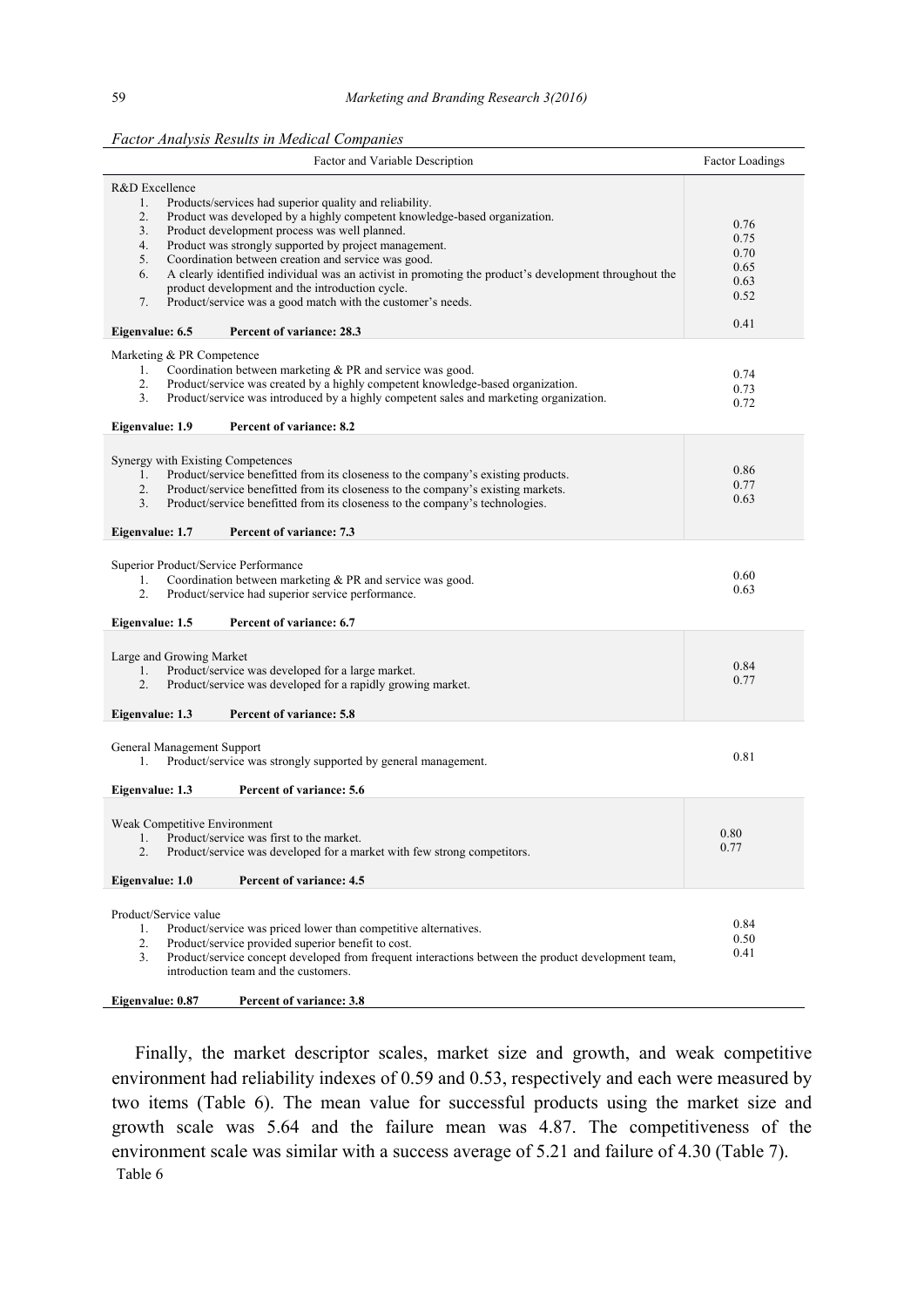#### *Intercorrelations and Reliabilities*

|                                      | Intercorrelations and Reliabilities |           |           |                |      |      |         |      |
|--------------------------------------|-------------------------------------|-----------|-----------|----------------|------|------|---------|------|
|                                      |                                     | 2         | 3         | $\overline{4}$ | 5    | 6    | 7       | 8    |
| R&D Excellence                       | 1.00                                |           |           |                |      |      |         |      |
| Marketing & PR Competence            | $0.50***$                           |           |           |                |      |      |         |      |
| Product/service Value                | $0.43***$                           | 0.19      |           |                |      |      |         |      |
| Superior Product/Service Performance | $0.64***$                           | $0.50***$ | $0.41***$ |                |      |      |         |      |
| <b>Management Support</b>            | $0.30***$                           | 0.18      | 0.16      | $0.36***$      |      |      |         |      |
| Product/Service Synergy              | $0.36***$                           | $0.29***$ | $0.26**$  | $0.34***$      | 0.20 |      |         |      |
| Weak Competitive Environment         | 0.18                                | 0.11      | 0.20      | $0.22**$       | 0.06 | 0.13 |         |      |
| Large & Growing Market               | $0.25**$                            | 0.20      | 0.13      | 0.20           | 0.22 | 0.16 | $-0,08$ |      |
| Reliabilities                        | 0.83                                | 0.70      | 0.52      | 0.67           | X    | 0.73 | 0.53    | 0.59 |
| ** $p \le 0.01$                      |                                     |           |           |                |      |      |         |      |

\*\*\*  $p \le 0.001$ 

This scale has only one question.

| Table 7                       |
|-------------------------------|
| Means and Standard Deviations |

|                                      | <b>Success</b> |           | Failures |           | <b>Total Sample</b> |           |
|--------------------------------------|----------------|-----------|----------|-----------|---------------------|-----------|
|                                      | Mean           | <b>SD</b> | Mean     | <b>SD</b> | Mean                | <b>SD</b> |
| R&D Excellence                       | 5.74           | 0.81      | 4.11     | 1.23      | 4.96                | 1.31      |
| Marketing & PR Competence            | 4.85           | 1.30      | 4.13     | 1.37      | 4.50                | 1.38      |
| Product/service Value                | 4.87           | 1.13      | 3.72     | 1.30      | 4.32                | 1.34      |
| Superior Product/Service Performance | 5.61           | 1.09      | 3.91     | 1.59      | 4.79                | 1.60      |
| Management Support                   | 6.20           | 1.18      | 5.20     | 1.76      | 5.70                | 1.57      |
| Product/service Synergy              | 5.91           | 1.12      | 4.93     | 1.48      | 5.44                | 1.39      |
| Weak Competitive Environment         | 5.21           | 1.62      | 4.30     | 1.67      | 4.77                | 1.70      |
| Large & Growing Market               | 5.64           | 1.15      | 4.87     | 1.71      | 5.27                | 1.49      |
|                                      |                |           |          |           |                     |           |

 As it is shown in Table 8, the split half sample had very similar coefficient magnitudes and rankings compared to the full sample model. As a predictor of a success and failure outcome, the discriminant model was quite good and correctly predicted success and failure in 88% of the original samples. Similarly, the split sample predicted outcome well (Table 8).

Table 8

*Results of Hypotheses Tests based on Discriminant Analysis* 

| Variable Description                 |                | Structure Coefficients | Split Sample <sup>x</sup>     |
|--------------------------------------|----------------|------------------------|-------------------------------|
|                                      |                |                        | <b>Structure Coefficients</b> |
| Excellent R&D Organisation           |                | $0.80***$              | $0.77***$                     |
| Superior Product/Service Performance |                | $0.64***$              | $0.60***$                     |
| Product Value                        |                | $0.48***$              | $0.44***$                     |
| Synergy with Existing Competences    |                | $0.38***$              | $0.48***$                     |
| <b>Management Support</b>            |                | $0.35***$              | $0.34***$                     |
| Competent Marketing & PR             |                | $0.28**$               | $0.27**$                      |
| Weak Competitive Environment         |                | $0.28**$               | $0.22**$                      |
| Large & Growing Market               |                | $0.27**$               | 0.16                          |
|                                      | Failure        | $-1.023$               | $-1.106$                      |
| Group Centroids                      | <b>Success</b> | 0.943                  | 0.968                         |
| Canonical Correlation                |                | 0.70                   | 0.72                          |
| Eigenvalue:                          |                | 0.978                  | 1.100                         |
| Wilks' Lambda:                       |                | $0.51**$               | $0.48**$                      |

\* p  $\leq$ 0.05; \*\* p  $\leq$  0.01; \*\*\* p  $\leq$  0.001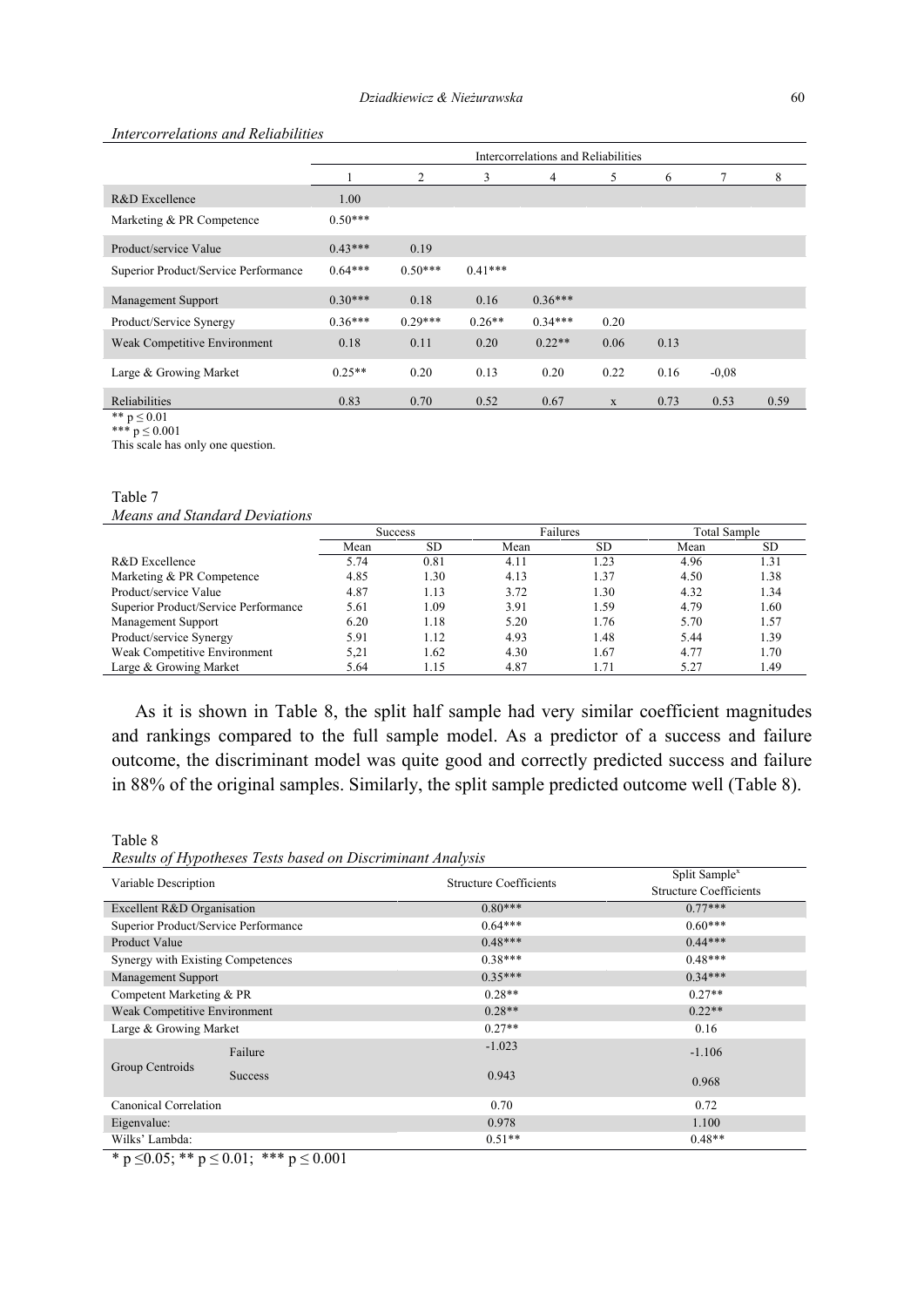Since the percent of the correct predictions was overestimated due to the use of the same cases in deriving the classification function, the analysis was rerun using half of the data to derive the function and the remainder to test the function's classification accuracy. All eight hypotheses were supported. R&D competence  $(H_1)$  was positively related to product/service success. When the R&D group was competent and the product/service development was well planned, coordinated, and executed, the product/service was more likely to be financially successful. Marketing and PR competence  $(H_2)$  and management support  $(H_3)$  were also predictors of success. Product characteristics, product value (H4) and technical superiority  $(H<sub>5</sub>)$  were positively related to product success. Products that did not provide a significant value to the customer and products were more likely to be failures in this sample. Product and market choices were also important. Firms that built product and technology strengths  $(H_6)$ upon their existing market were more likely to have a product success. Finally, market characteristics also predicted the product outcome. Failures were more likely for products introduced into highly competitive  $(H_7)$ , and small, stagnant markets  $(H_8)$ .

 Five major points arise from this study. The first key finding is that managerial excellence is critical to the product success. Products are more likely to be successful if they are planned and implemented well. Project planning should include all the phases of the development process, research, development, and market introduction. The functional groups should interact and coordinate activities during the development process. Particularly, important points are the links between R&D and the other functional groups, marketing, and PR. One critical reason for a strong link with marketing is to ensure that the firm understands the user's needs and effectively translates these needs into solutions for the customer.

 Second major conclusion is that new products must provide a significant value to the customer. Value can be measured in several ways. It can be a superior product/service performance or a characteristic of many of the successes in our sample. Value can be provided by a lower cost design, one that allows pricing the product lower than the competitive alternatives or it can also be provided by a product that provides a set of unique features. Superior product quality and reliability was another form of value for the customer.

 The third primary contributor to the product success is the strategic focus. Firms should choose projects that build upon the firm's existing marketing, PR, and organizational competences. Related products allow firms to use and further develop the existing competences and take advantage of the communication sources and networks both internal and external to the firm.

 Management commitment is also essential to the product success. Without management, support and capital resources necessary to develop the product are not likely to be approved. Securing the support of the management is materially aided if, early in the development process, the development team can demonstrate significant market demand for their product or service. Finally, the market environment is a contributor to the new product success. Products that are first to the market and experience little competition are more successful. In addition, introducing products into relatively large and growing markets is more likely to result in the product success. As the customer uses the new product, the developing firm must understand how customer needs change and mature, and then redesign the product accordingly.